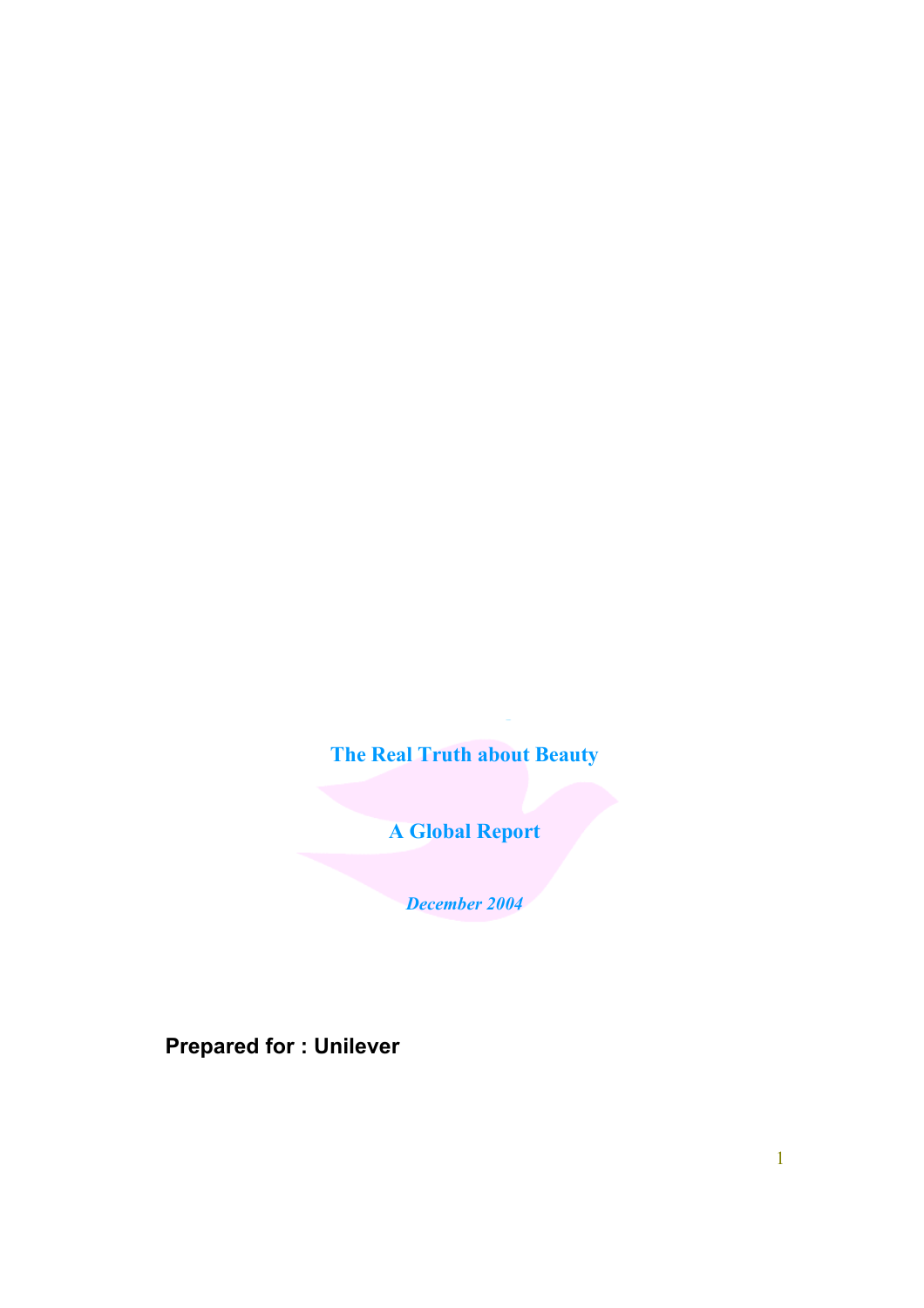#### **Table of contents**

|    | <b>Introduction</b>                                                                     | 3  |
|----|-----------------------------------------------------------------------------------------|----|
| 1. | Women's Relationship with their own beauty                                              | 5  |
| 2. | The Component Elements of Beauty                                                        | 9  |
| З. | Perceptions of how beauty is portrayed in popular culture 13                            |    |
| 4. | <b>Beauty, Physical Attractiveness</b><br>and the role of Grooming and Cosmetic Surgery | 15 |
| 5. | <b>Telling the Real Truth about Beauty</b>                                              | 19 |
| 6. | <b>Summary &amp; Conclusions</b>                                                        | 24 |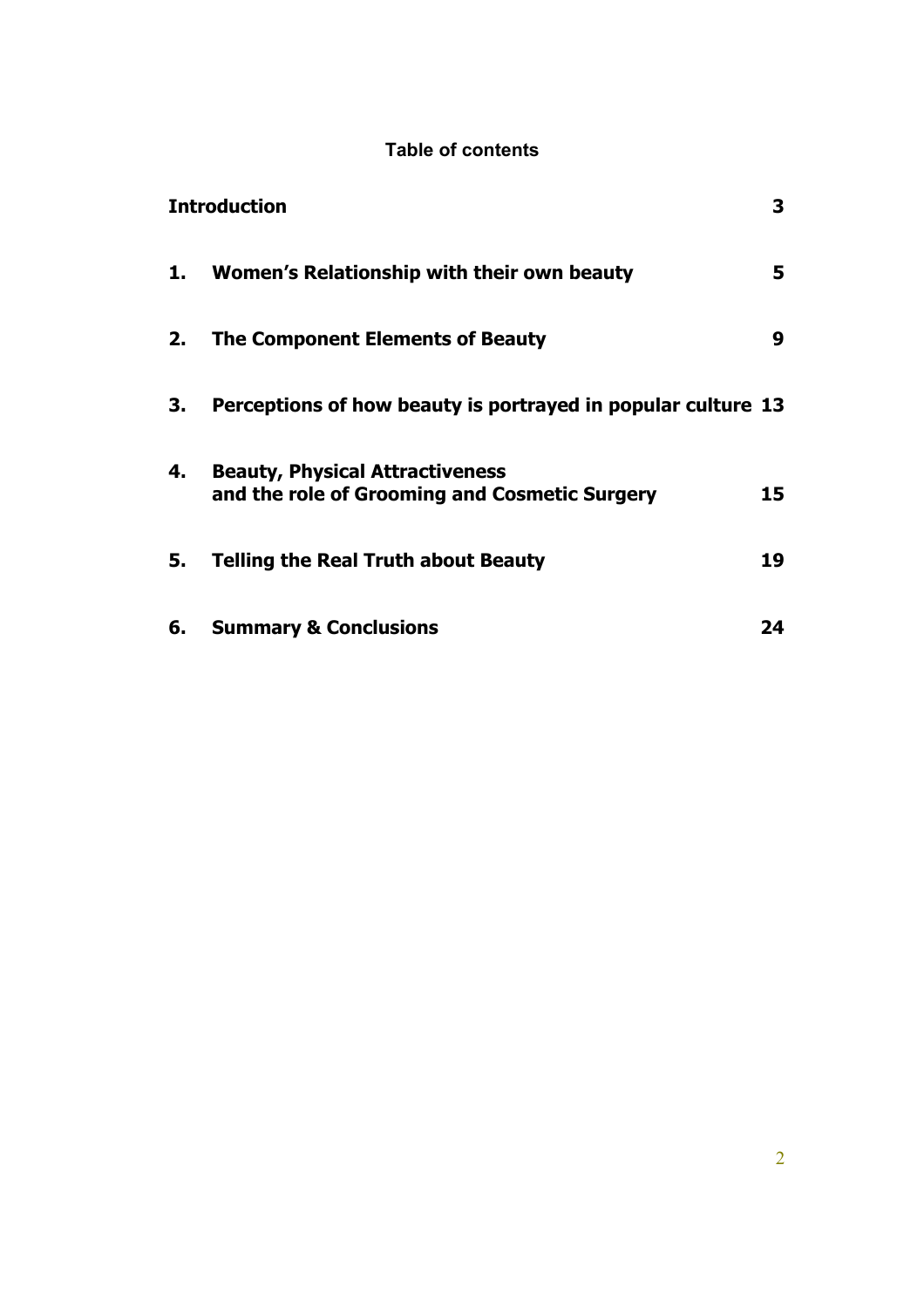## **INTRODUCTION**

<span id="page-2-0"></span>This report covers the findings of a rather unique and, important piece of research conducted on behalf of Unilever in 2004.

The focus of the research is on women's feelings about beauty; how it is defined, it's importance in their lives and the pressures many women feel to conform with particular stereotypes.

We at Behaviour & Attitudes were responsible for the Irish study. Interviewing was conducted from our CATI Unit in November & December 2004.

The International results derive from 3,500 interviews conducted among representative samples of women in 11 different countries.



A common questionnaire was used in all countries.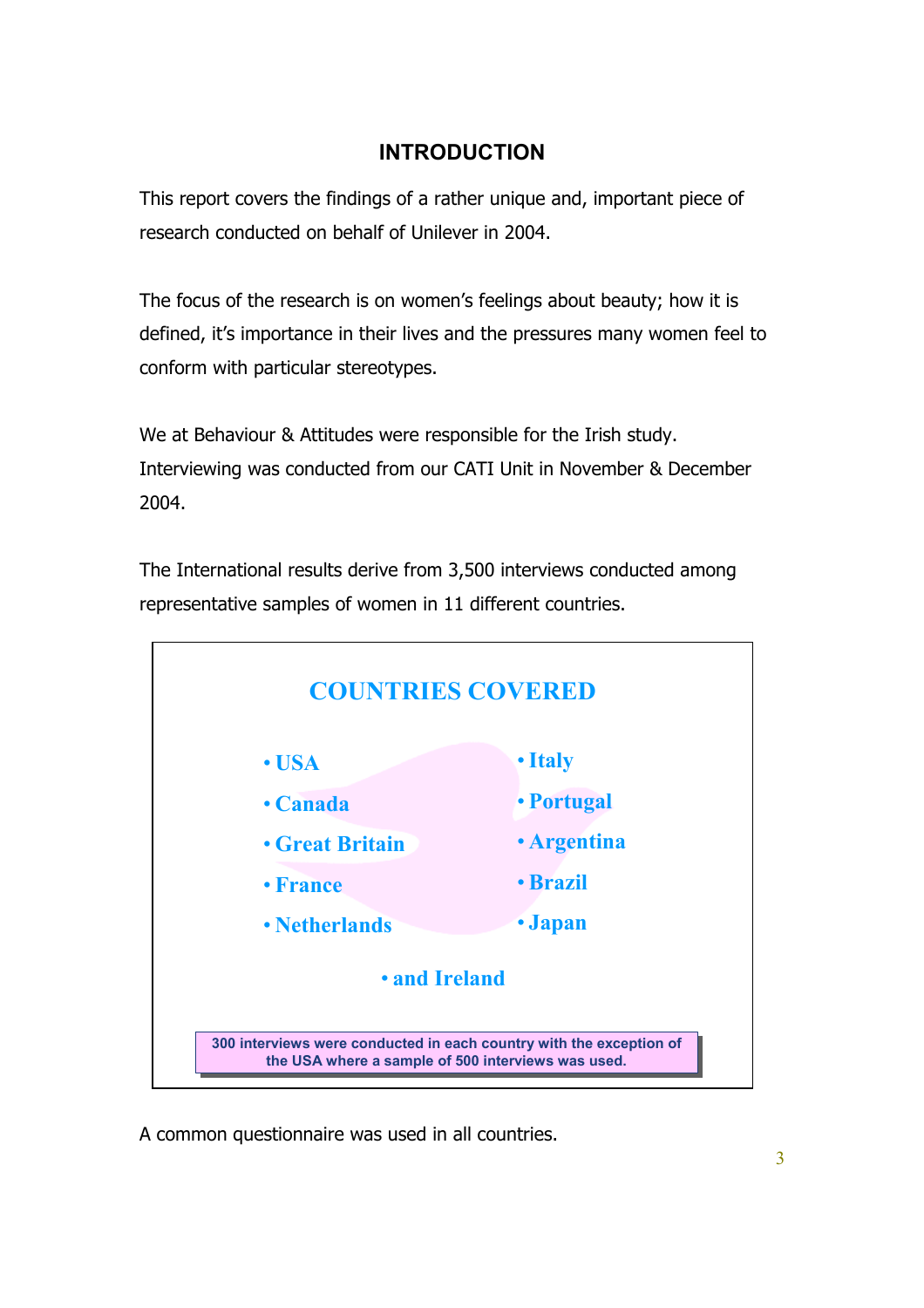In the following pages we will be looking at how women feel about beauty, its portrayal in the media and its impact on women's self-esteem. We will try to get a little bit closer to the real truth about beauty.

The story, as it unfolds, casts some interesting light on broader changes in Ireland in the areas of career opportunities, education, media consciousness and general levels of national self-confidence.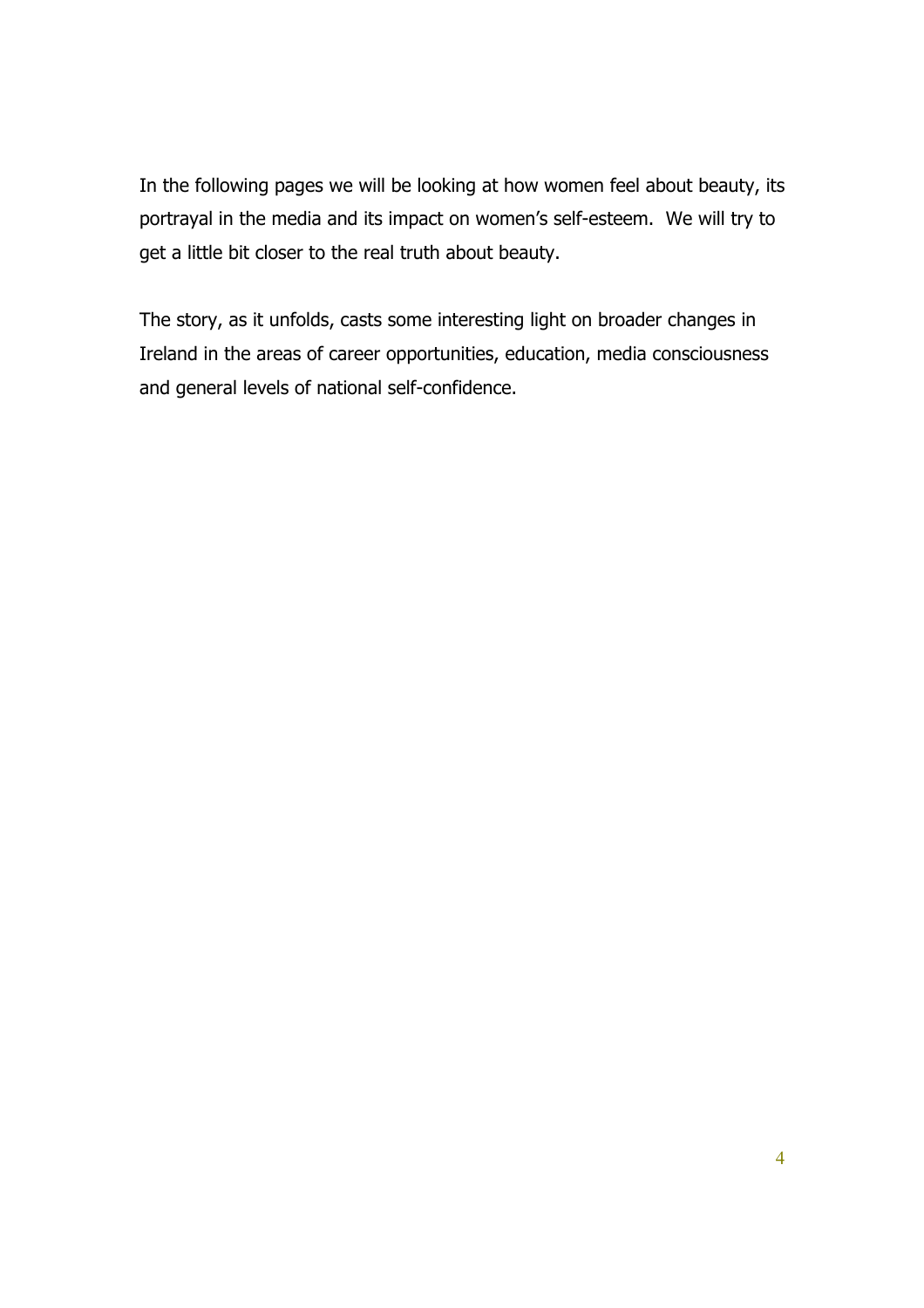## **1. Women's Relationship with their own beauty**

<span id="page-4-0"></span>We begin by examining women's relationship with their beauty. In the space available we cannot comment on the findings for every country individually. Our objective is to provide a picture of the overall international results, showing how perceptions in Ireland conform to the general pattern, (which in very many cases they do), or vary from that general pattern.



Anybody who has seen the results of this survey so far is immediately struck by the fact that so few women are willing to describe themselves as beautiful. Only 2% of all the women interviewed across the 11 countries were willing to describe themselves as beautiful. In Ireland, only 1% did so.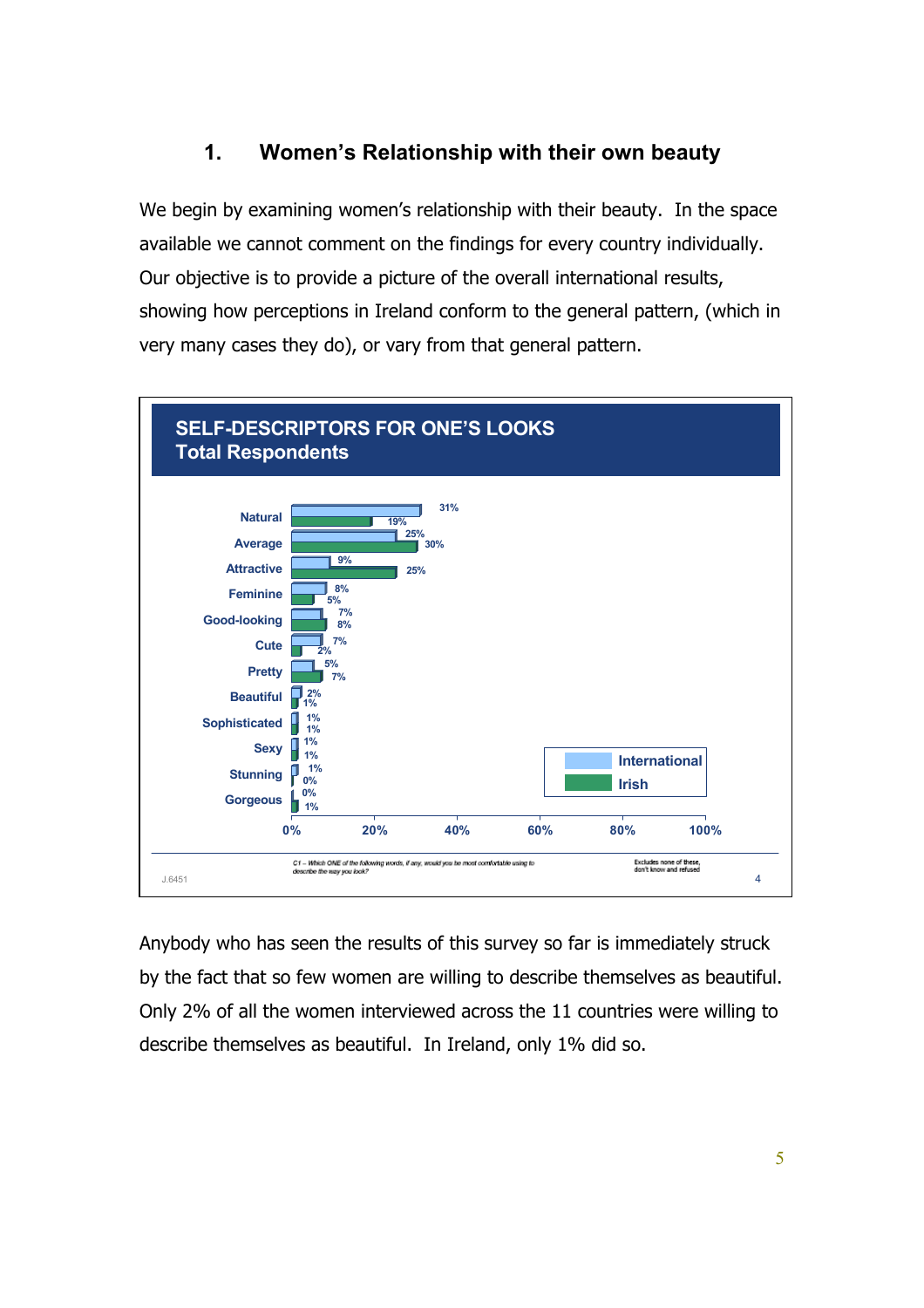In international terms, the description that women are most happy to assign to themselves is natural. The next two most broadly accepted selfdescriptions are average and, at a much lower level, attractive.

We can see from the chart that Irish women are significantly below average in the tendency to describe themselves as natural and very significantly more likely than average to describe themselves as attractive. These points of difference between the Irish and the International data are very telling. The fact that Irish women are less likely than average to describe themselves as natural is, we suspect, an escape from the stereotypical Irish cailín (a la The Quiet Man).

By the same token, the above average willingness to describe oneself as attractive suggests a real confidence which, might have been lacking in earlier generations. The greater economic liberation of women in Ireland – with more than a doubling of the number of women in paid employment in the past 15 years, has had a very significant impact here.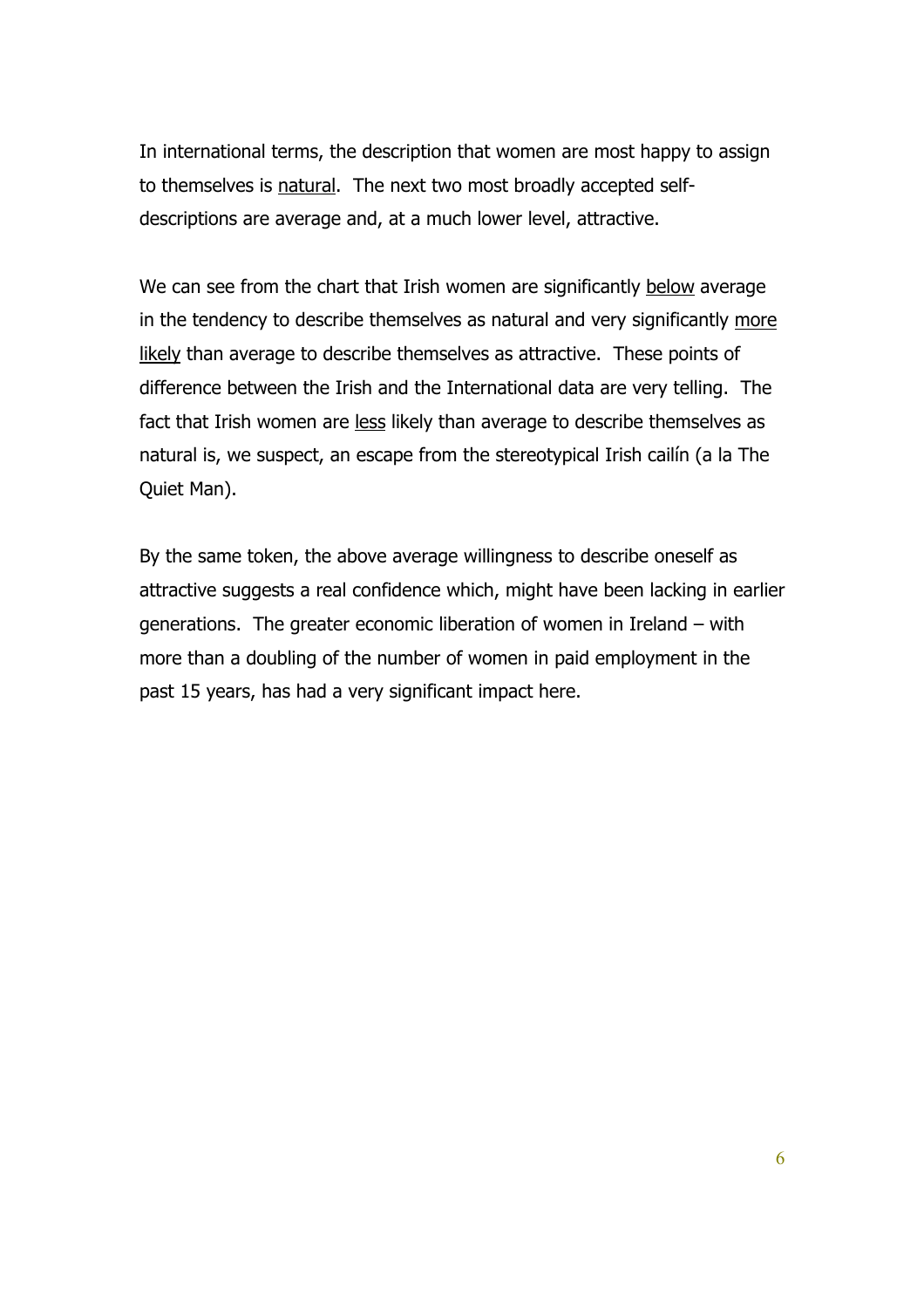Having said that however, significant numbers of women clearly do not feel comfortable describing themselves as beautiful and Irish women are no exception.

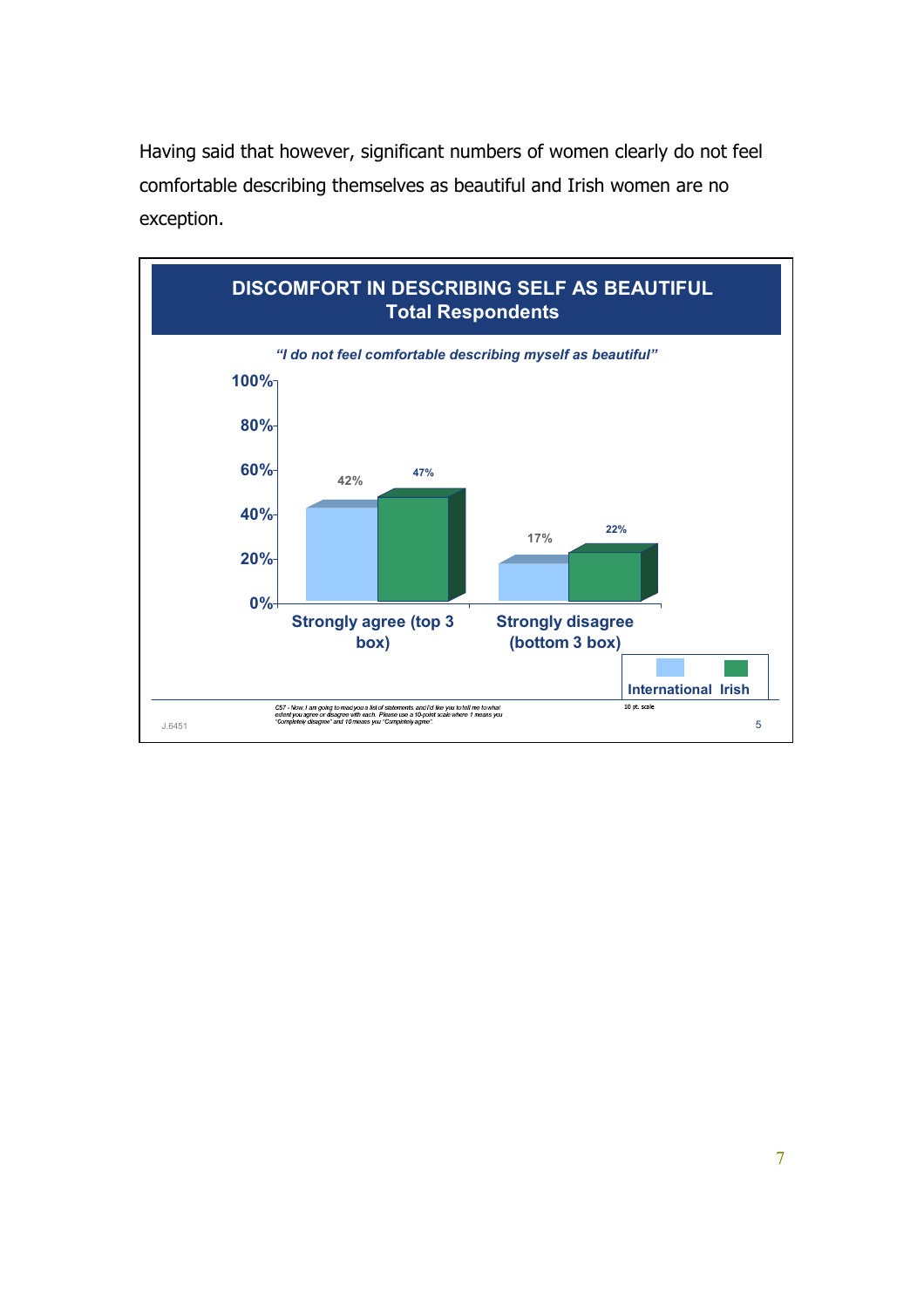The impact of this on self-esteem is, of course, significant. Almost half of all women strongly agree that, when they feel less beautiful, they feel worse about themselves generally.

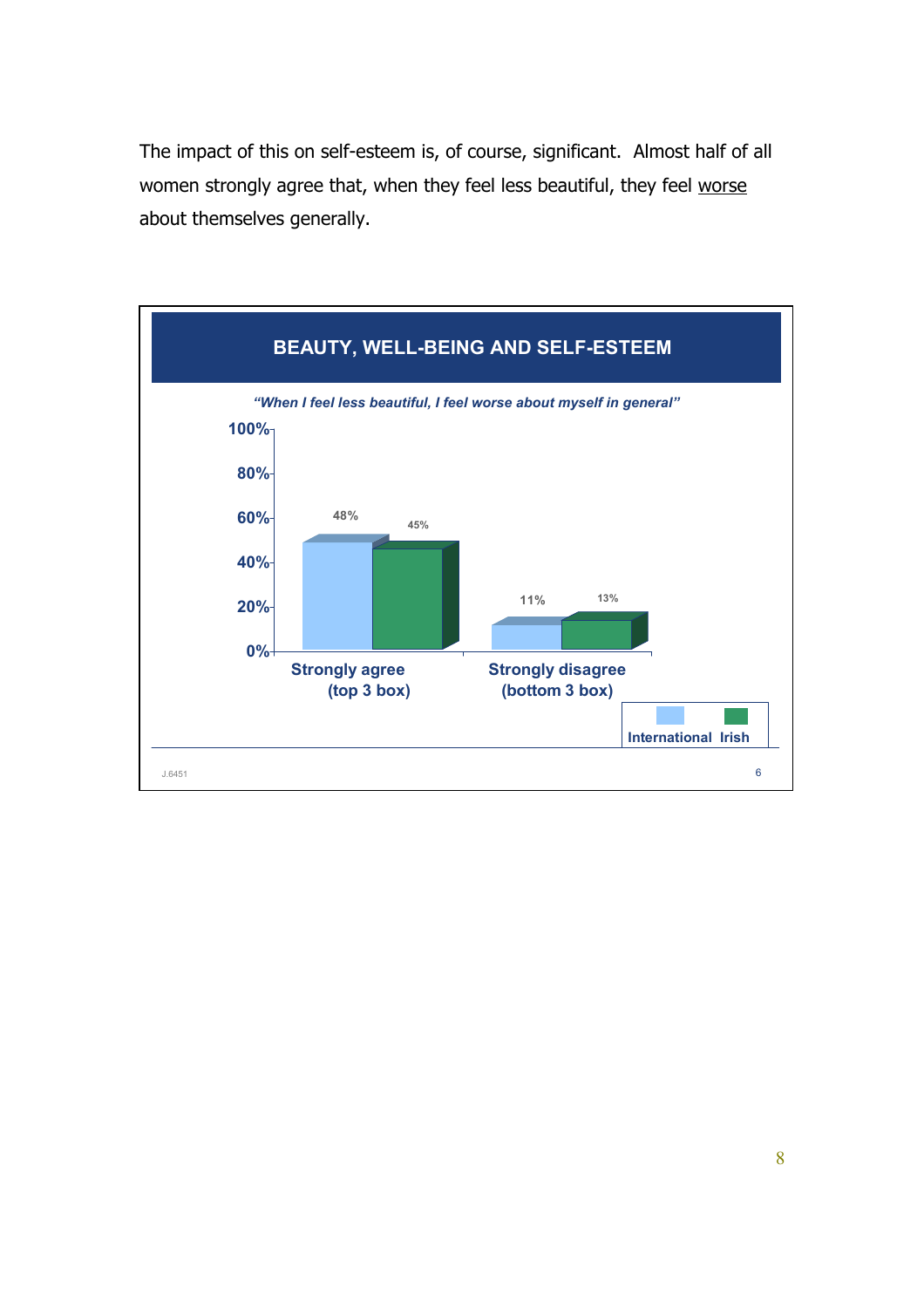# **2. The Component Elements of Beauty**

<span id="page-8-0"></span>This chart looks at four different attributes of beauty; not the complete picture by any means, as we will see later: But they help us develop the story.

| <b>SATISFACTION</b><br><b>BEAUTY - PHYSICAL ATTRACTIVENESS - FACE - BODY</b> |                                 |                              |                                                     |                                       |  |  |
|------------------------------------------------------------------------------|---------------------------------|------------------------------|-----------------------------------------------------|---------------------------------------|--|--|
|                                                                              | <b>Very</b><br>satisfied        | <b>Somewhat</b><br>satisfied | <b>Neither</b><br>Very/some<br>what<br>dissatisfied | <b>Very/</b><br>somewhat<br>satisfied |  |  |
| <b>Satisfaction</b>                                                          | Int<br>13%                      | 58%                          | 10%<br>19%                                          | 71%                                   |  |  |
| with beauty                                                                  | <i><u><b>Ire</b></u></i><br>15% | 51%                          | 9%<br>23%                                           | 66%                                   |  |  |
| <b>Satisfaction</b><br>with physcial<br>attractivenes Ire                    | Int<br>12%<br>14%               | 59%<br>64%                   | 12%<br>17%<br>14%<br>8%                             | 71%<br>78%                            |  |  |
| <b>Satisfaction</b><br>with facial                                           | 17%<br>Int                      | 58%                          | 10%<br>15%                                          | 75%<br>80%                            |  |  |
| attractivenessire                                                            | 21%                             | 59%                          | 6%<br>15%                                           |                                       |  |  |
| <b>Satisfaction</b>                                                          | Int<br>13%                      | 44%<br>12%                   | 31%                                                 | 57%                                   |  |  |
| with body<br>weight and<br>shape                                             | re <br>15%                      | 51%                          | 7%<br>27%                                           | 66%                                   |  |  |
| J.6451                                                                       |                                 |                              |                                                     | $\overline{7}$                        |  |  |

The chart shows how satisfied or dissatisfied women are with their beauty, their physical attractiveness, their facial attractiveness and their body weight and shape. There are a number of interesting points in this chart:-

- $\rightarrow$  There are sizeable minorities across the board who are not satisfied with various aspects of their beauty.
- $\rightarrow$  In three out of the four areas considered, Irish women are more satisfied than average.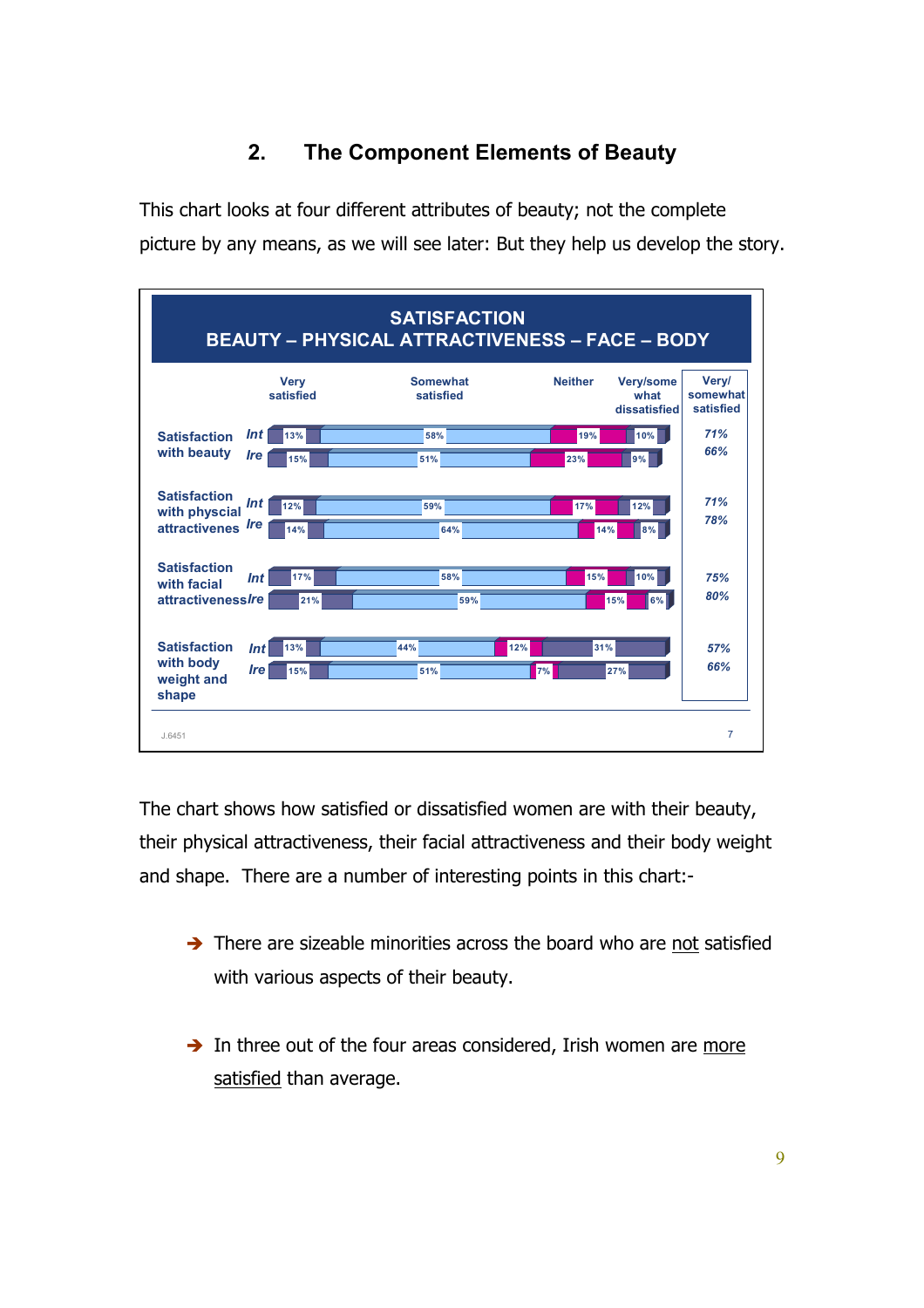$\rightarrow$  The biggest bugbear for women internationally (and in Ireland specifically) is that of body weight and shape.

More women are dissatisfied on this score than on any of the four elements listed.

Guess which of the nationalities covered in the research came out with the highest level of dissatisfaction with body weight and shape? Would you believe, the Japanese. 6 in 10 of them said they were dissatisfied with their body weigh and shape. It seems to me a very clear illustration of the pressures that can be brought to bear by specific cultural norms.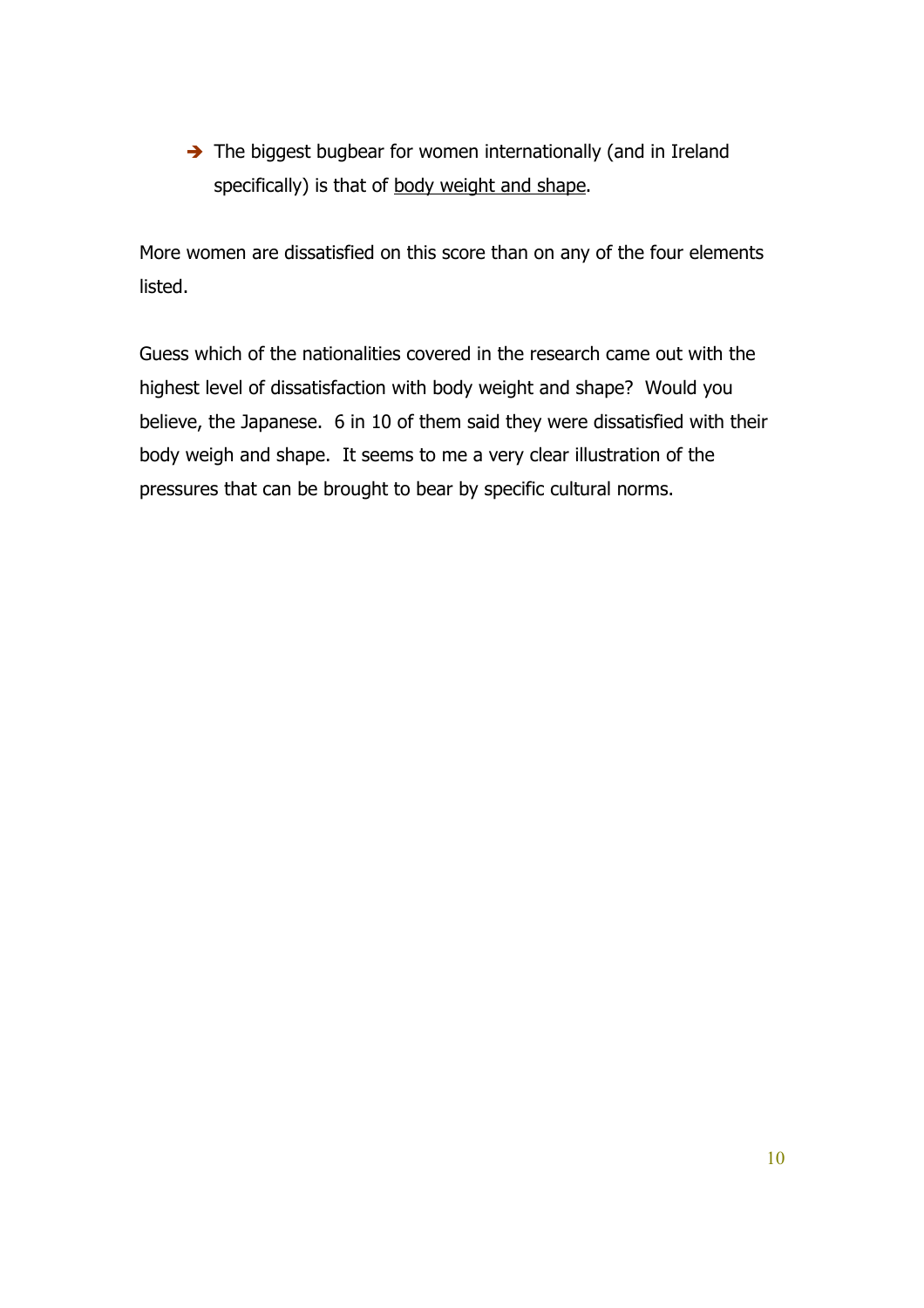Almost half of all women interviewed in this project described their body weight as too high. The figure for Ireland is only marginally below that average.



The tyranny of the weighing scales is a clear and evident pressure point. What of other pressures?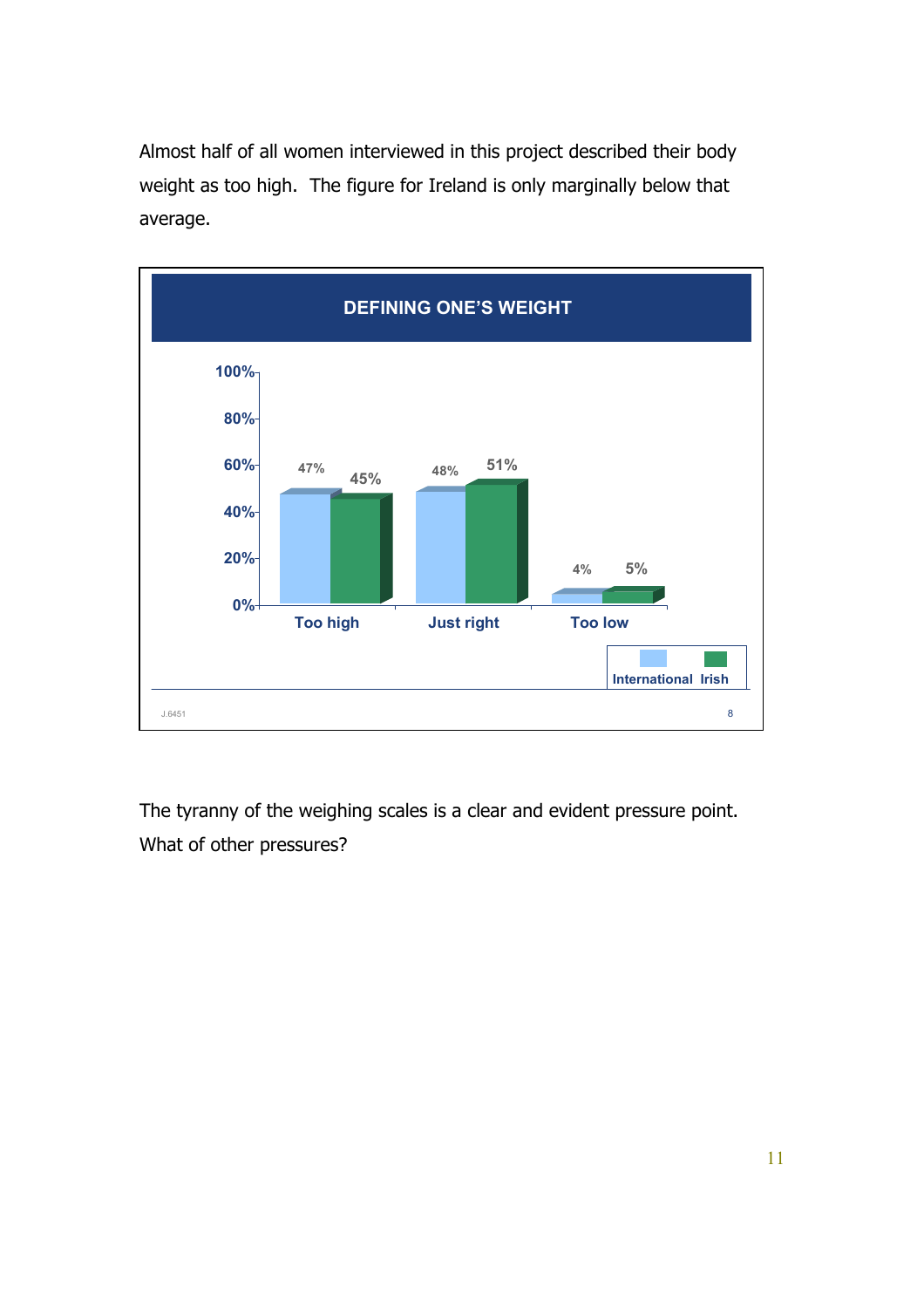As we can see from this chart, a clear majority of women believe that they are expected to be more physically attractive than their mothers generation and that society expects women to enhance their physical attractiveness.



Women in Ireland feel these pressures to a significantly above average degree.

Having said that, Irish women are less likely than their peers around the world to accept the notion that physically attractive women are more valued by men or that women who are beautiful have greater opportunities in life.

Although the Irish figures are lower than average on these two points, it is nevertheless the case that almost half of all women strongly agree with the first proposition and one in three with the second.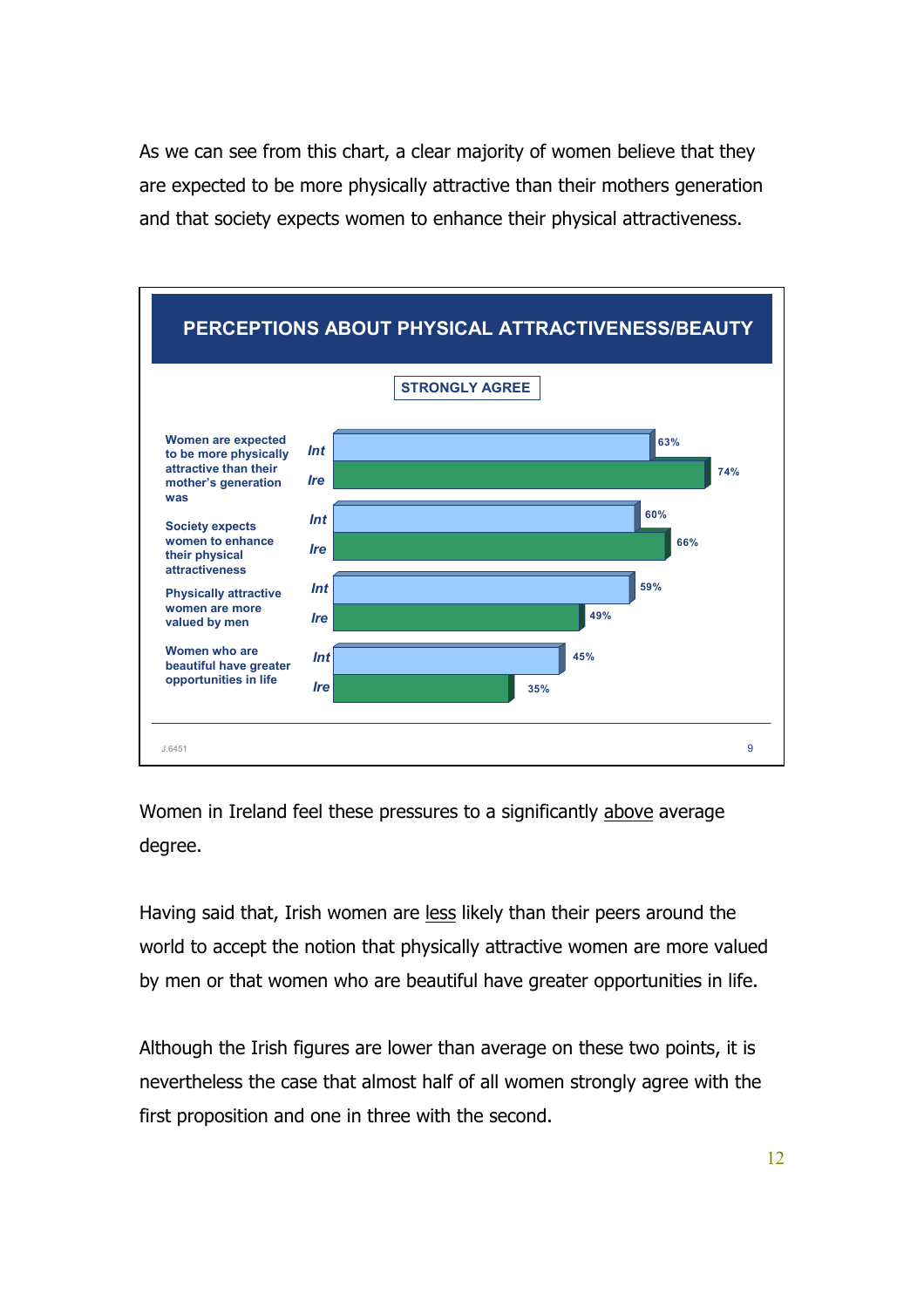### <span id="page-12-0"></span>**3. Perceptions of how beauty is portrayed in popular culture**

This leads us to the whole issue of how beauty is portrayed in the media and in popular culture.

As we will see, Irish women are particularly acutely aware of media issues.

We believe that this is partly a function of the extremely open nature of the media market in Ireland – in print and electronic media.

We suspect it is also explained to a significant degree by a particularly Irish focus on education and debate.

Although they may have been disadvantaged in the jobs market over the past 50 years, women have enjoyed broad parity of educational opportunities.

It has been suggested that the particular success of talk radio in Ireland has its roots in that particular fact.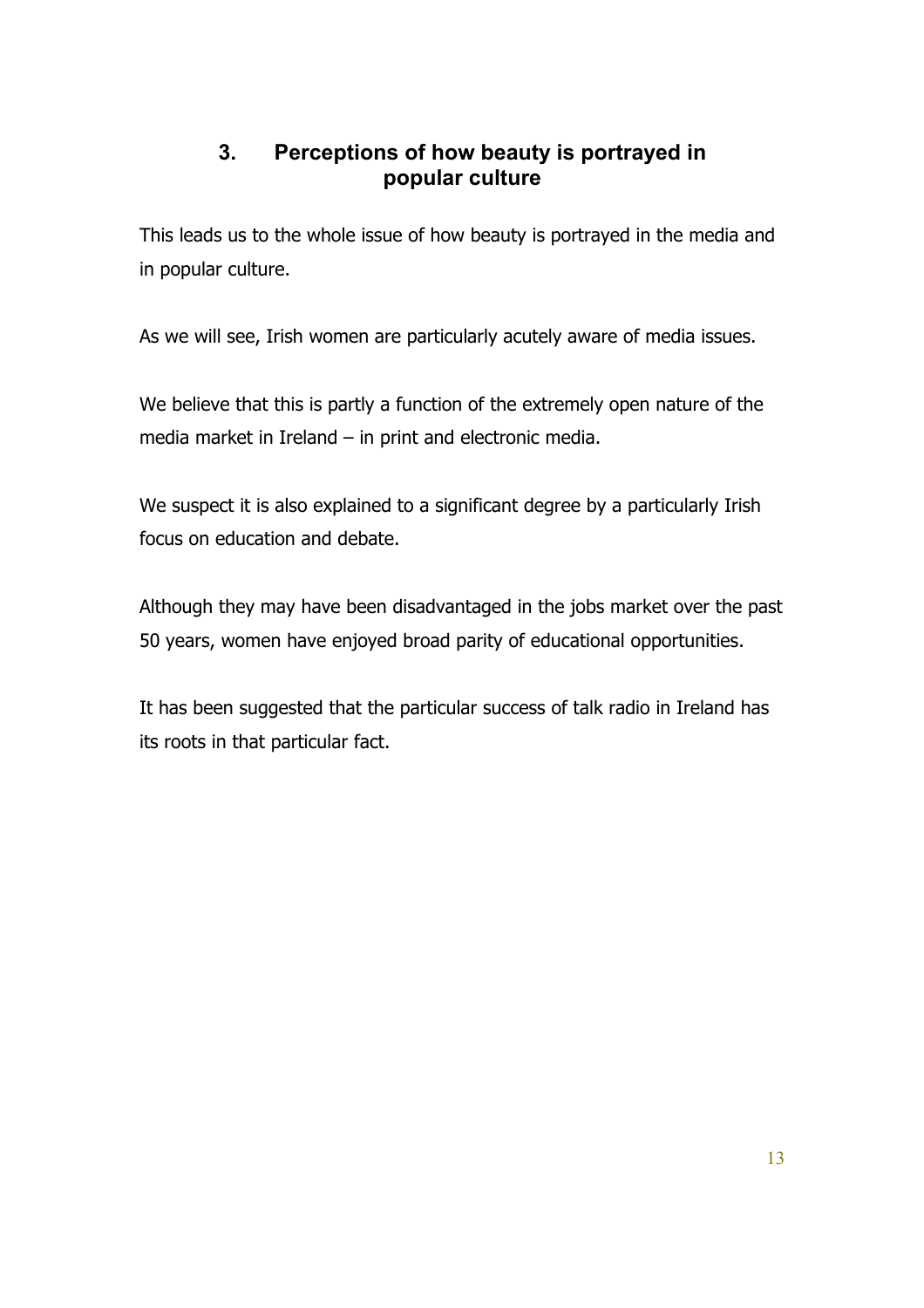Two-thirds of women around the world believe that the media and advertising set an unrealistic standard of beauty that most women can't ever achieve.



Almost 6 in 10 believe strongly that the attributes of female beauty have become very narrowly defined in today's world and almost half agree strongly that only the most physically attractive women are portrayed in popular culture.

Irish women have a higher than average tendency to strongly agree with all of these propositions: suggesting that we in this country are particularly aware of media influences.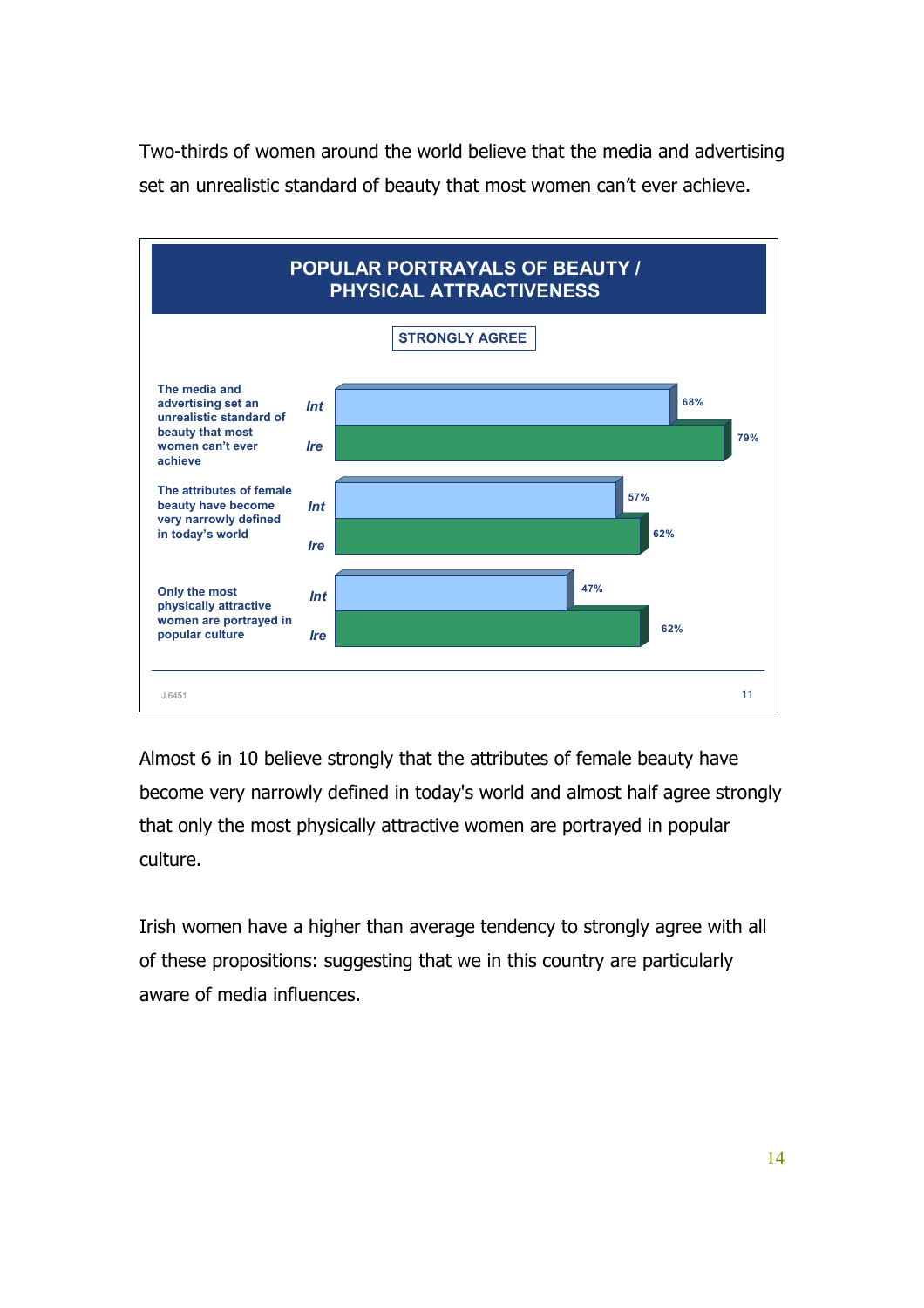### <span id="page-14-0"></span>**4. Beauty, Physical Attractiveness and the role of Grooming and Cosmetic Surgery**

What impact do these pressures have on issues such as personal grooming and leanings towards cosmetic surgery?



As we can see here, Irish women have an above average tendency to use a whole range of personal grooming products.

The least surprising finding in the whole survey is the fact that we rank number 1 of the 11 countries covered in the research in our use of skin tanning products.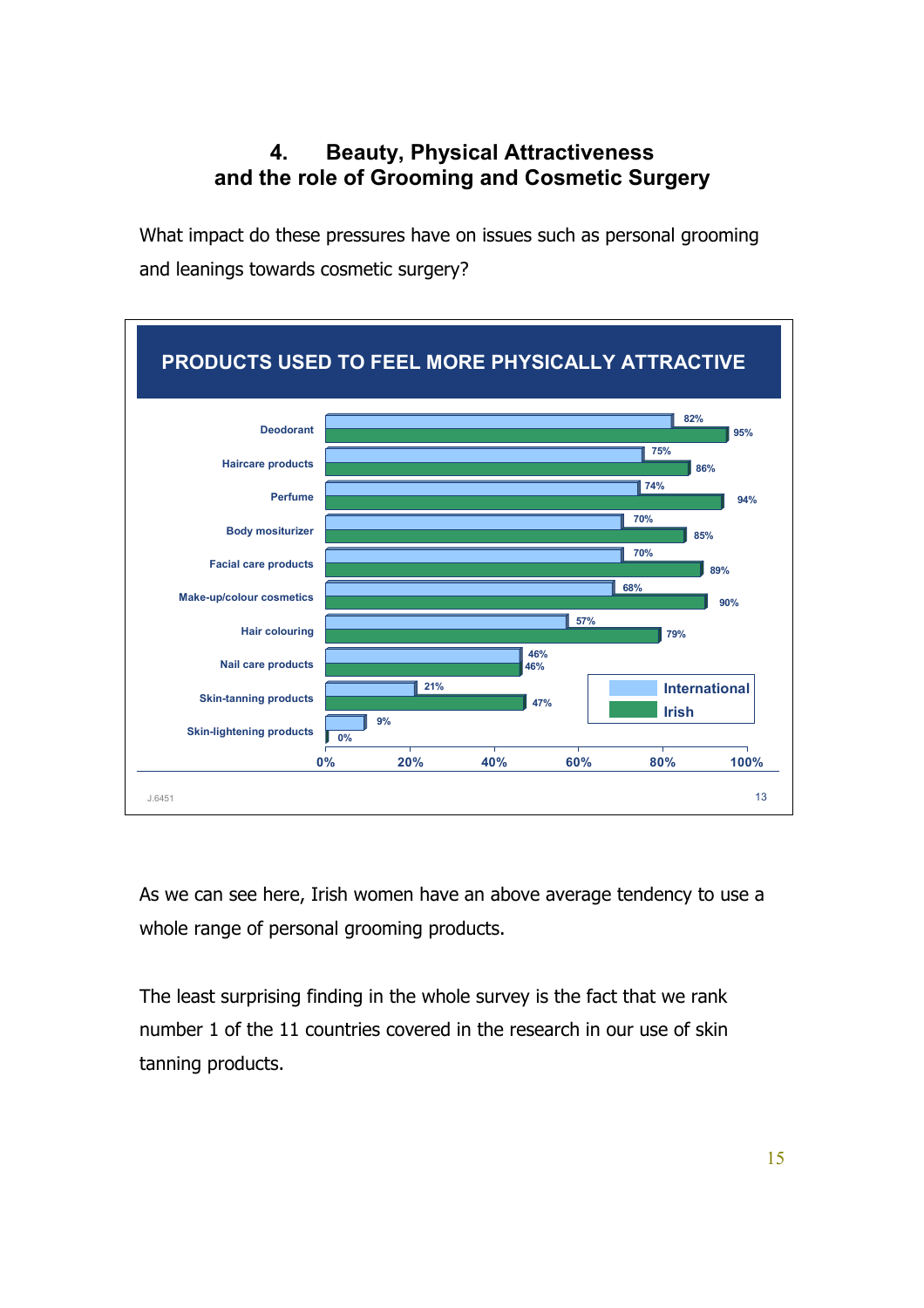It may come as slightly more of a surprise to find that 1 in 5 Irish women say they have considered cosmetic surgery at some stage: only slightly below the international average.



Incidentally, more than half the women in Brazil have considered cosmetic surgery. Another example of specific cultural pressure.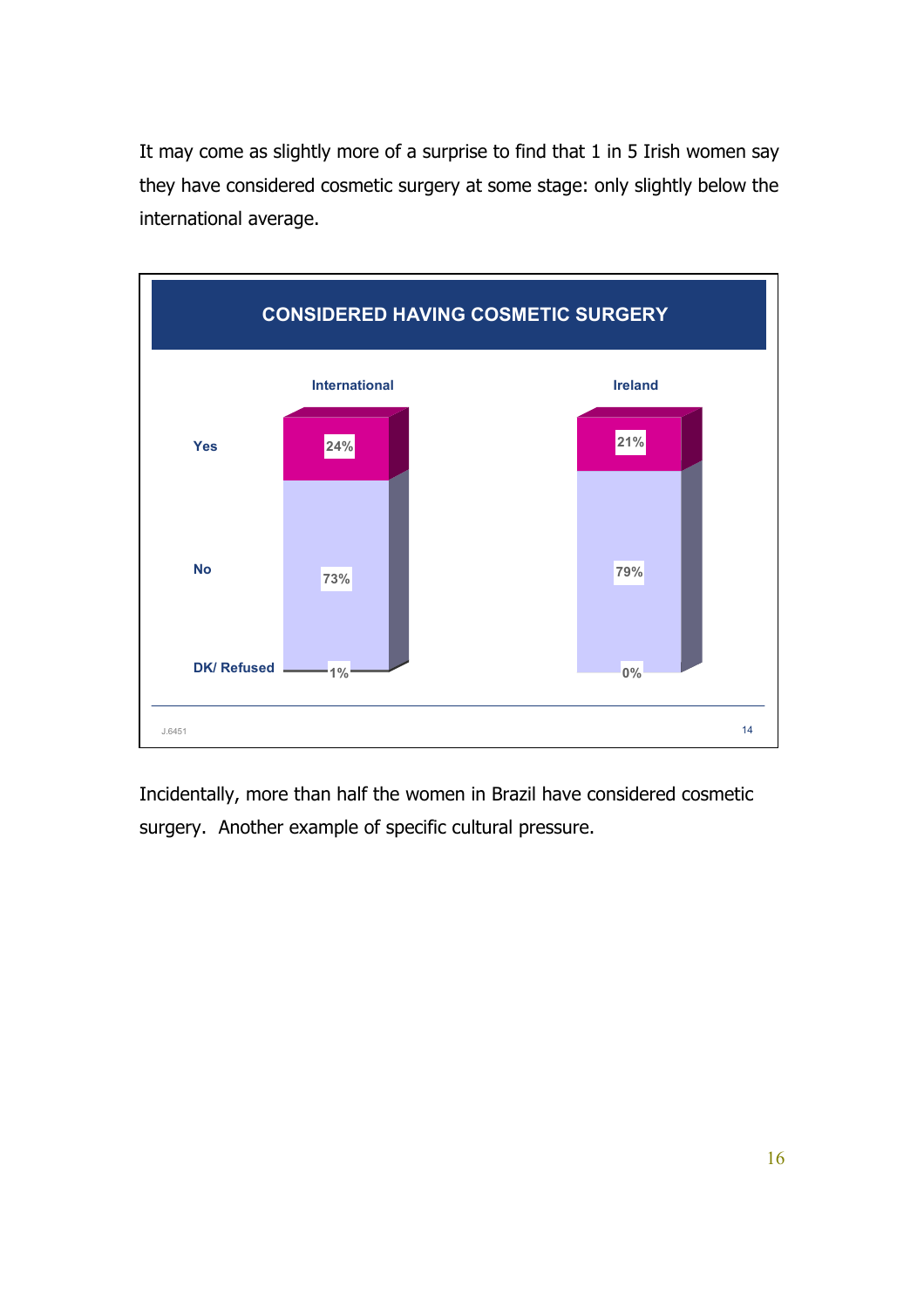

6% of Irish women say that they have had some cosmetic surgical procedure.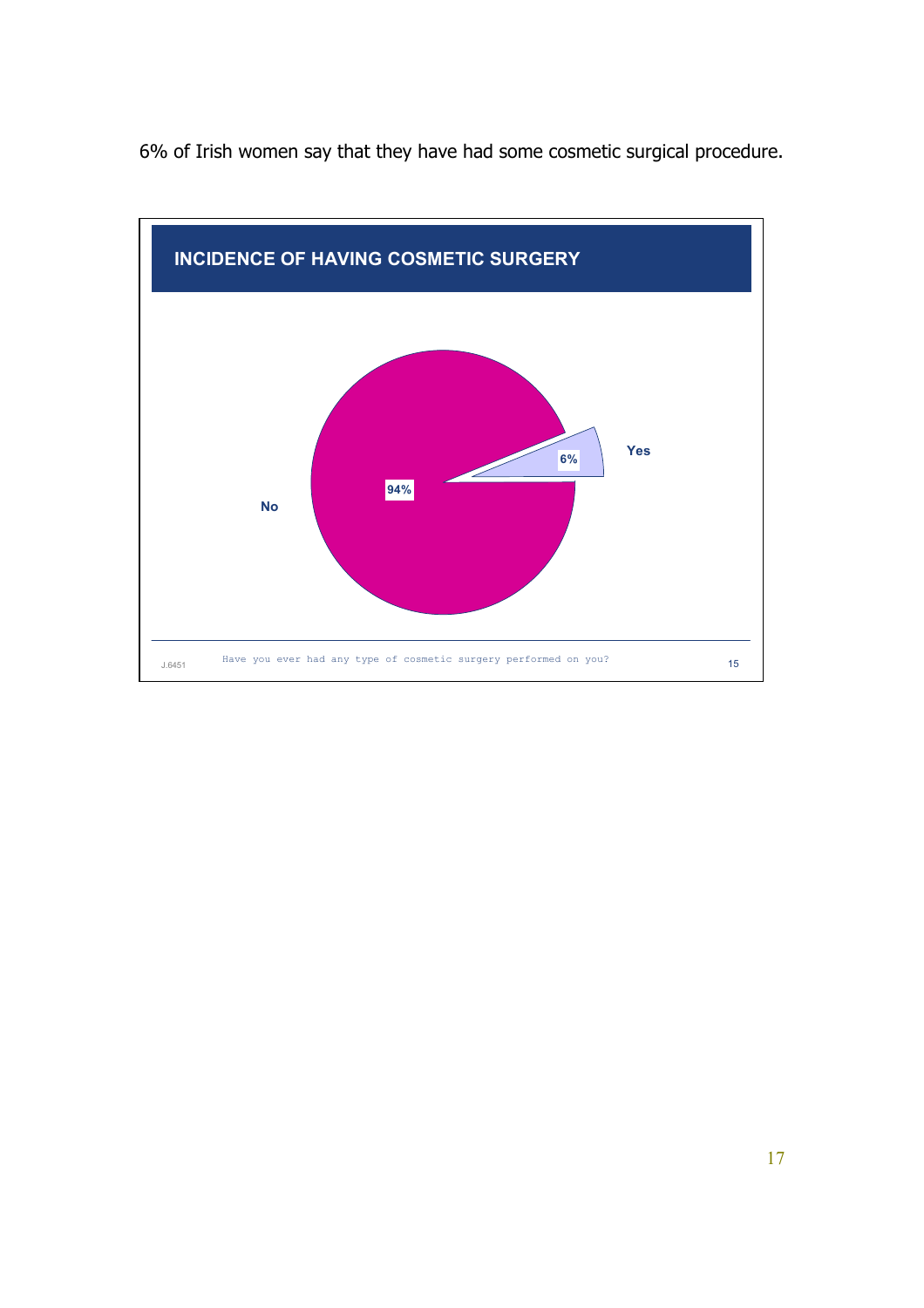The pressure in that direction is even more clearly emphasised by the pattern of replies in this chart. It shows that, if cosmetic surgery were considered safe and covered by private health insurance, as many as 1 in 3 Irish women would be at least somewhat likely to have cosmetic surgery.



Interest in cosmetic surgery is highest among those aged under 35. Here over 4 in 10 would be interested in such a proposition.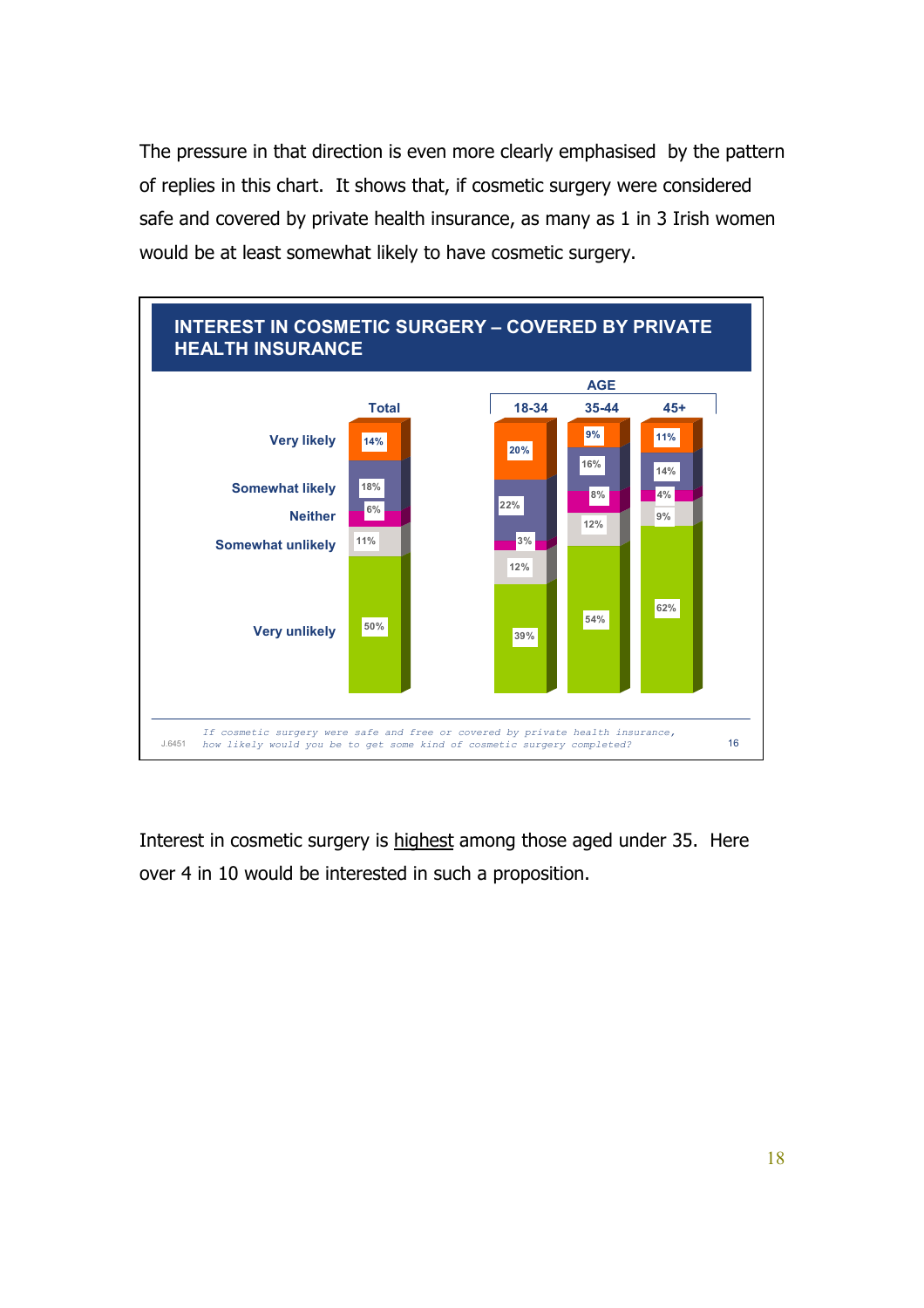# **5. Telling the Real Truth about Beauty**

<span id="page-18-0"></span>In this study we have seen ample evidence of the anxieties induced by this whole topic. In these final few charts we address some themes, which might "show the way forward" or help towards some resolution of these tensions.

The starting point is in the definition of beauty as being more than just physical attractiveness. The vast majority of women strongly believe that physical attractiveness is about how one looks whereas beauty includes much more of who a person is.

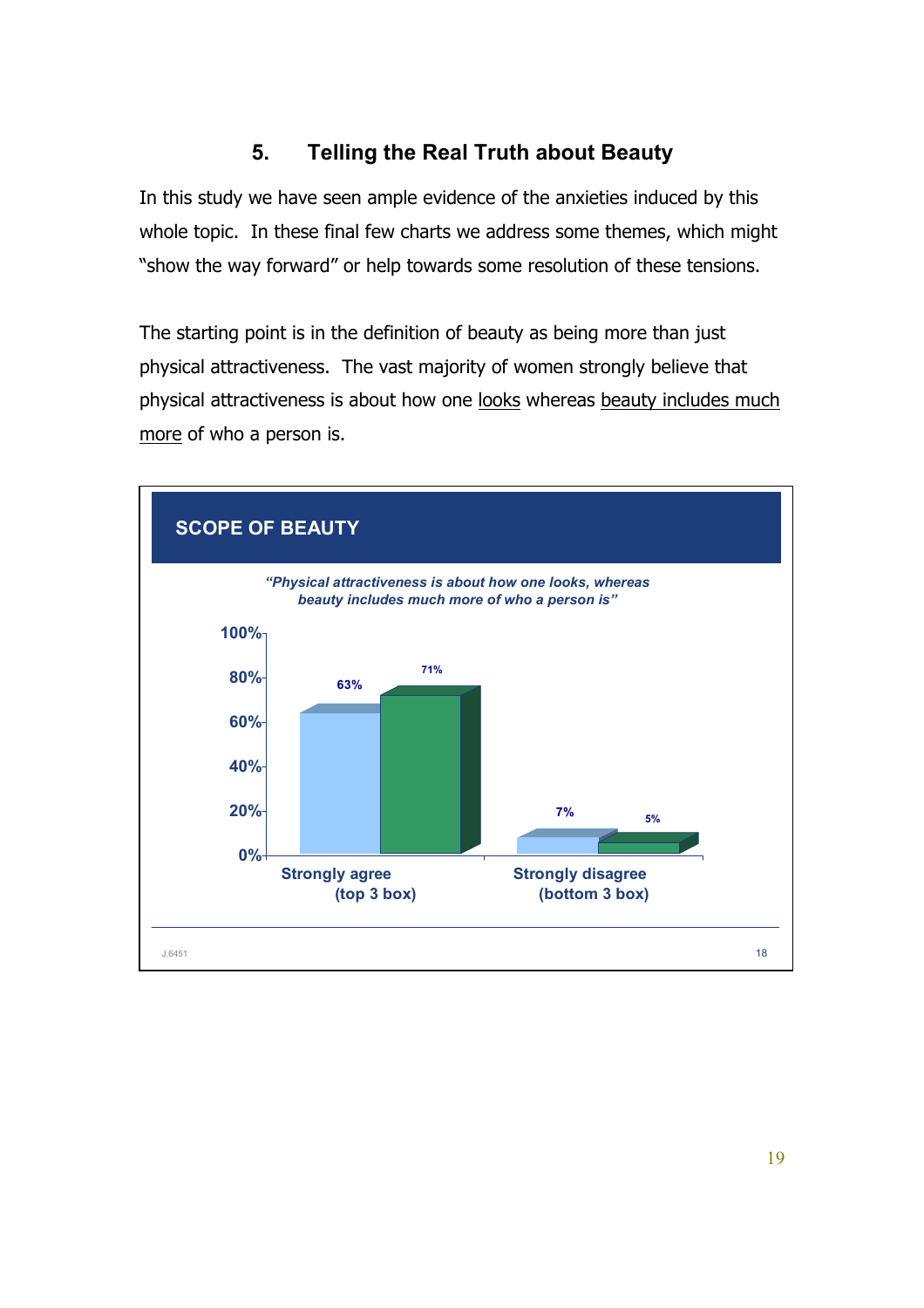There is widespread acceptance that a great many factors contribute to making a women feel beautiful. Here are the top 10 (out of about 20 considered) that women believe can make an important contribution to their sense of beauty.



Physical attributes such as facial appearance or the appearance of ones skin rank significantly below issues such as happiness, kindness, confidence, dignity and humour.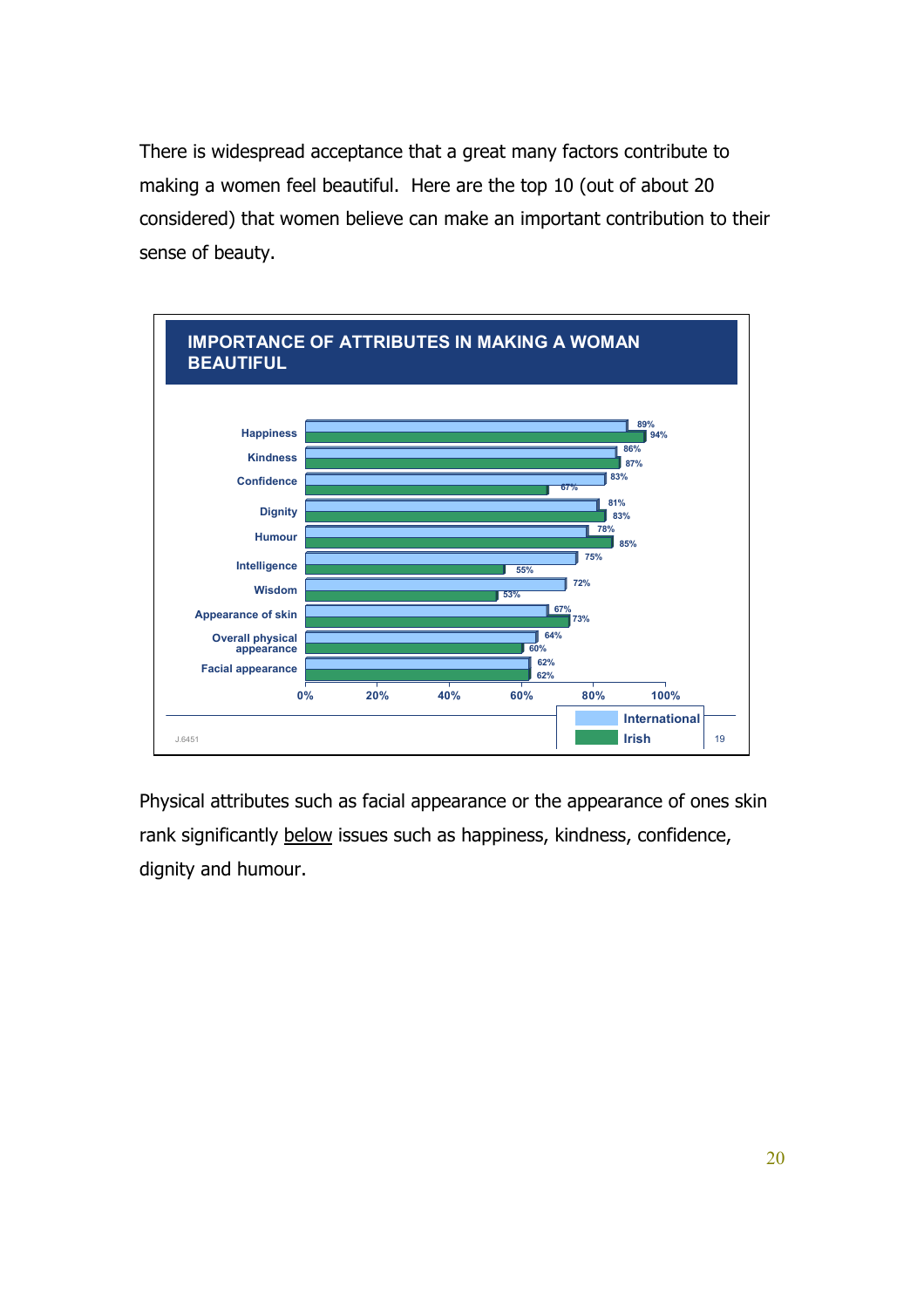We saw evidence earlier that women feel that the concept of beauty has been too narrowly defined and assigned only to a minority stereotype.

Here in this chart we can see that almost all women believe that a woman can be beautiful at any age or that every woman has something about her that is beautiful.

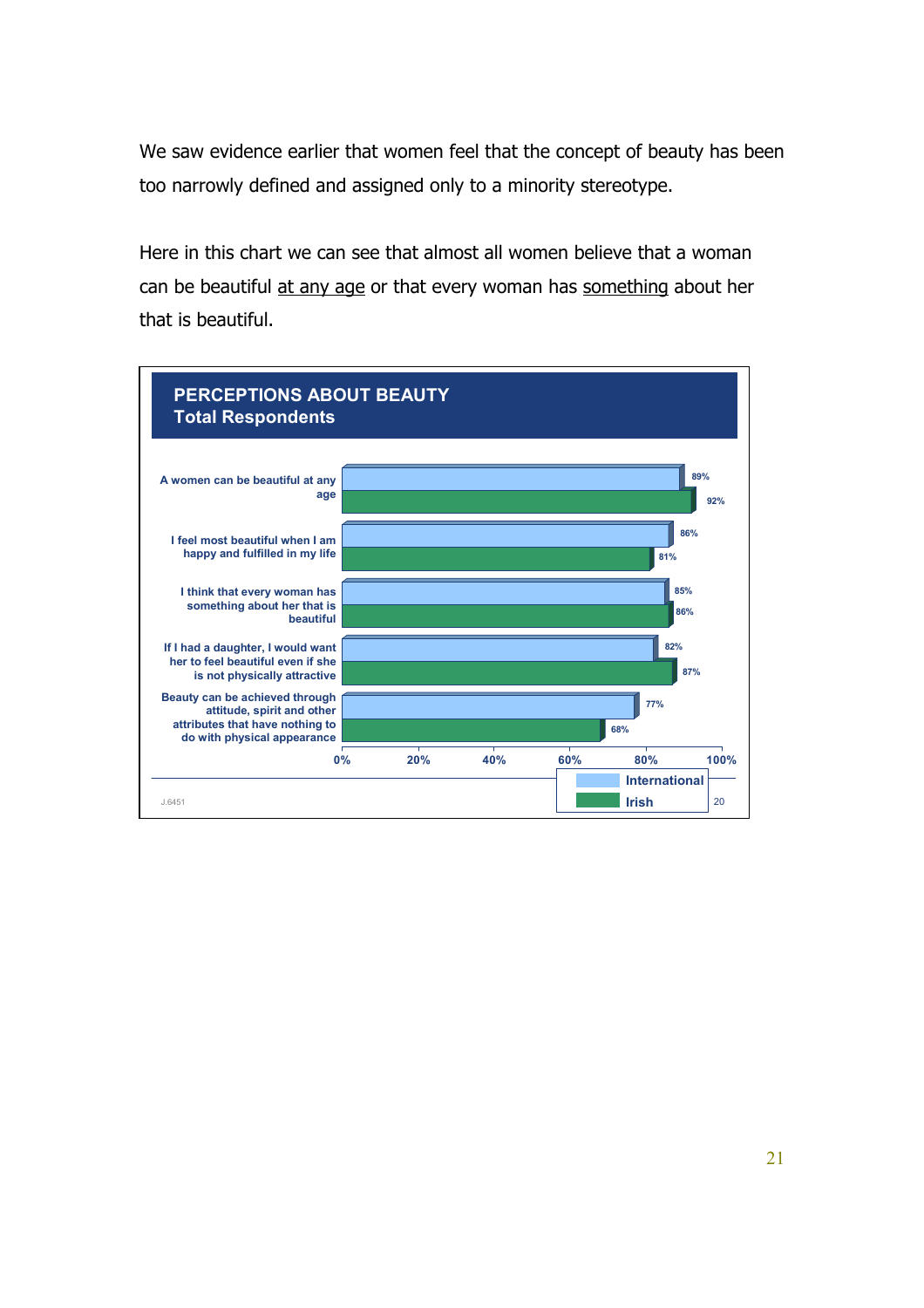A final word about the portrayal of women and beauty in the media.

Given what we found earlier, it comes as no surprise that three out of four women strongly agree that they wish female beauty was portrayed in the media as being made up of more than just physical attractiveness.



Similar numbers wish the media did a better job in portraying women of diverse physical attractiveness, age, shape and size.

Irish women are even more emphatically in agreement with these ideas.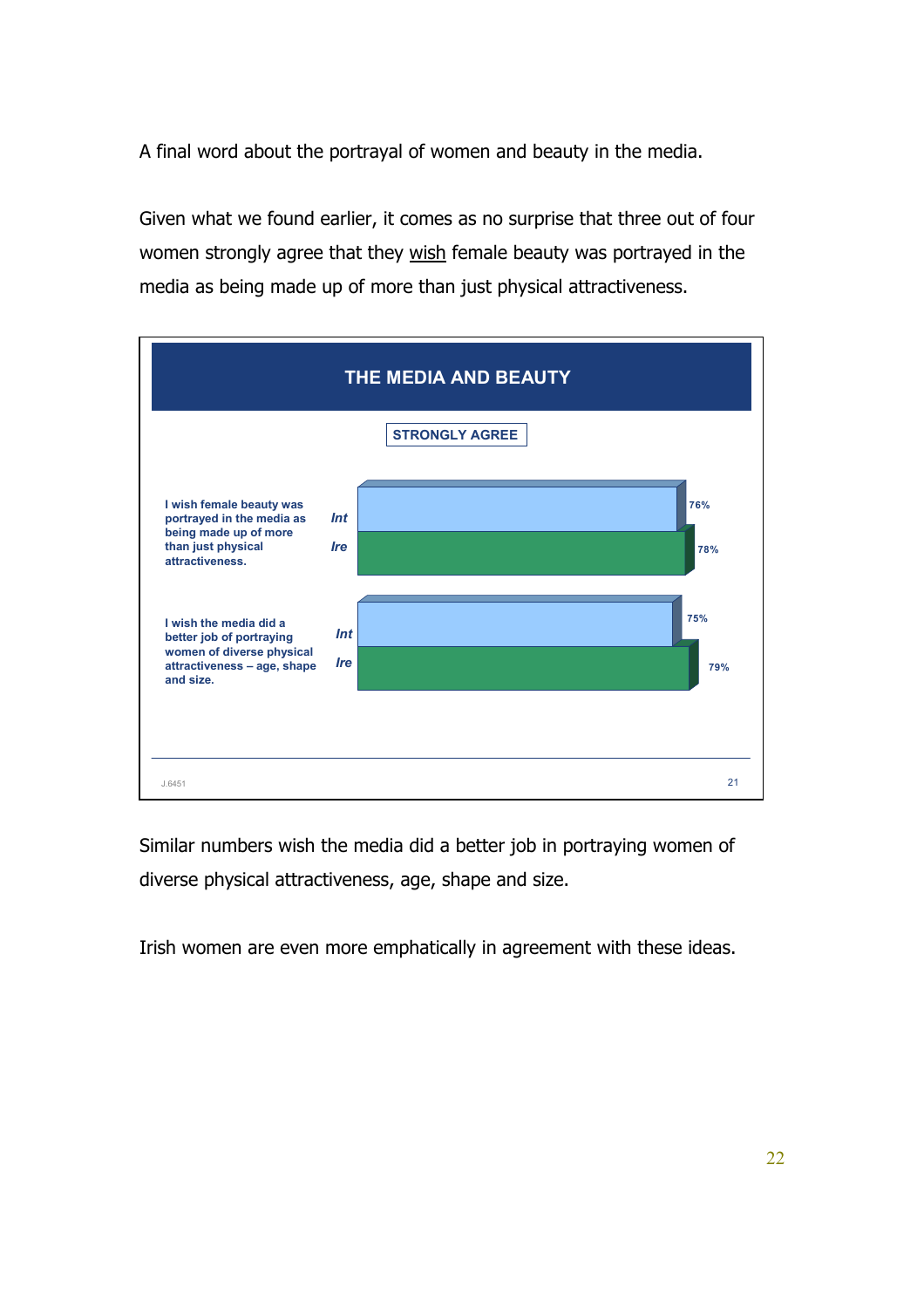

When we asked these women for suggestions as to how matters might be improved, this is what they came up with:-

Irish women are significantly above average in the extent to which they would like to see a stronger depiction in the media of:

- $\rightarrow$  Women of different body weights and shapes
- $\rightarrow$  Everyday women as well as models

These are their top two choices but there is significant support for the other initiatives listed also.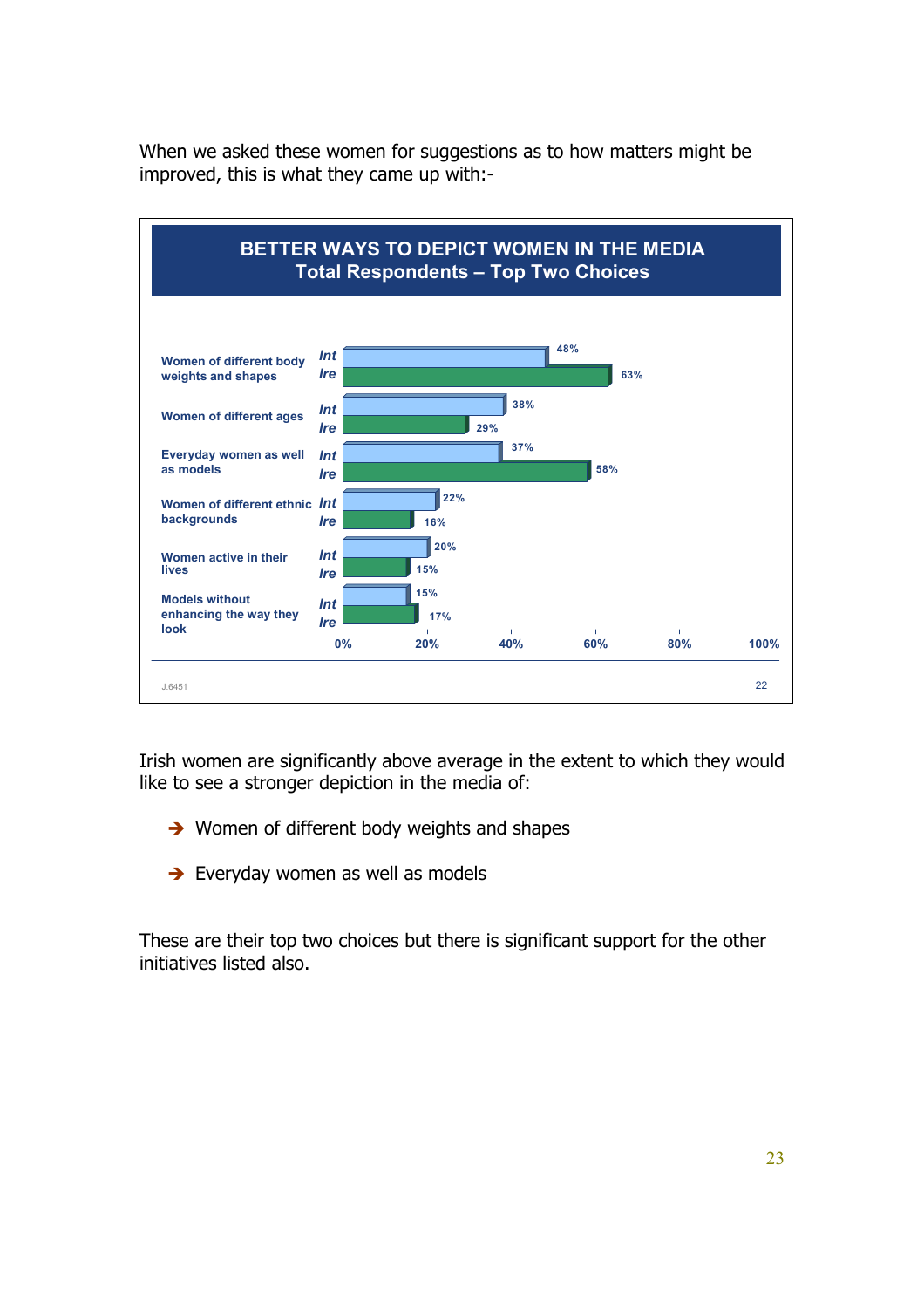#### **6. Summary & Conclusions**

<span id="page-23-0"></span>Just to recap, the key finding from this study are:-

- $\rightarrow$  Women around the world seem to be uncomfortable with the idea of describing themselves as beautiful.
- $\rightarrow$  Generally, women are more content to describe themselves as average, natural or attractive.
- $\rightarrow$  Irish women are less likely than average to describe themselves as natural. We suspect because they want to get away from that particular stereotype.
- $\rightarrow$  They are more likely than average to describe themselves as attractive a real sign of self-confidence which, one suspects, is linked to changes in economic status in the past fifteen years or so – which have had a particular impact on women.
- $\rightarrow$  Women around the world are strongly conscious of the pressure to be more physically attractive than their mothers' generation.
- $\rightarrow$  Irish women are particularly conscious of this pressure. 3 out of 4 of them believe that this is the case.
- $\rightarrow$  2 out of 3 Irish women are strongly of the view that society expects women to enhance their physical attractiveness (again Irish women are more aware than their counterparts in other countries of this pressure).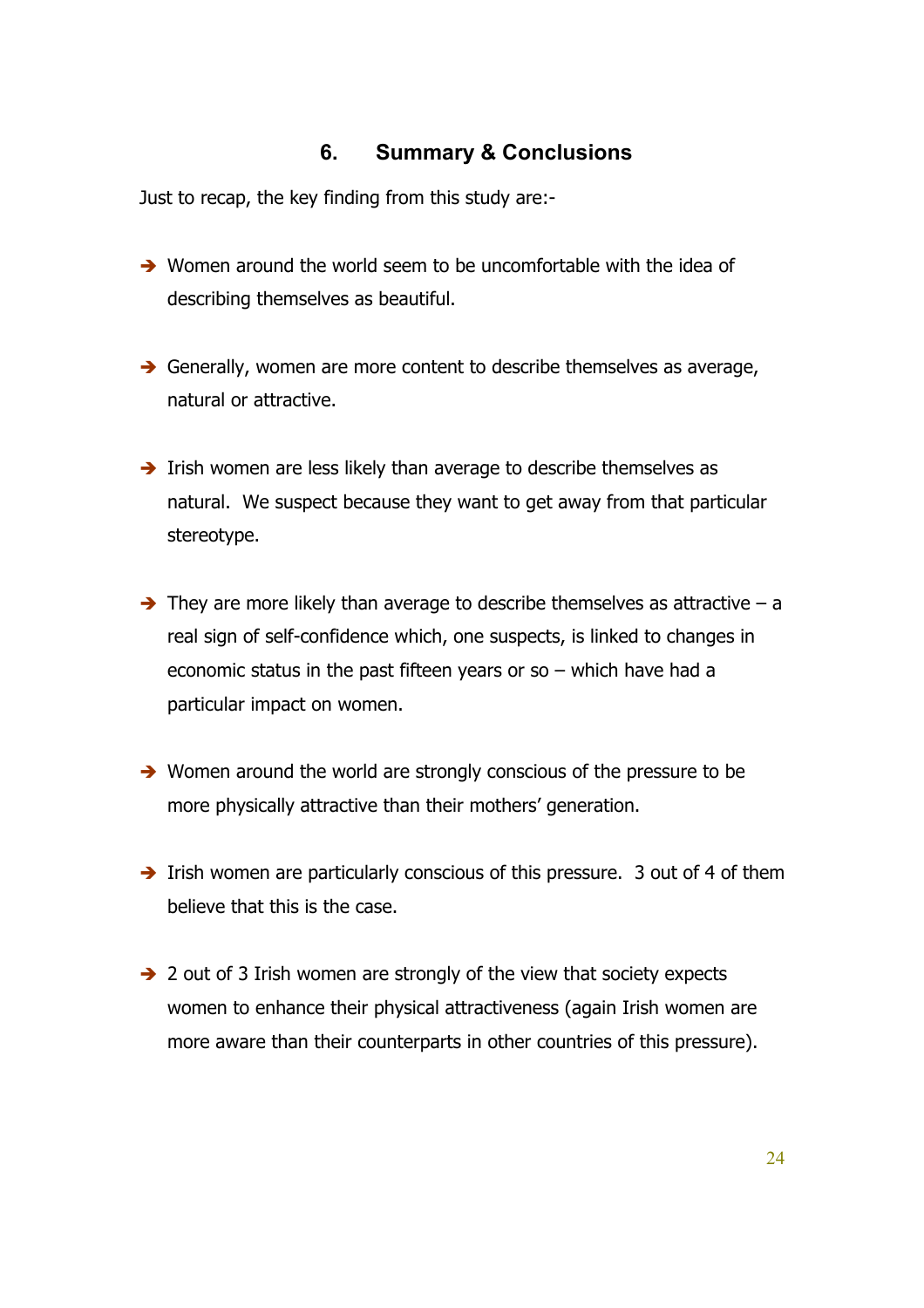- $\rightarrow$  Half of all Irish women believe that physically attractive women are more valued by men.
- $\rightarrow$  Just over a third feel that women who are beautiful have greater opportunities in life.
- $\rightarrow$  On both these points, Irish women are below average in holding these beliefs.
- $\rightarrow$  The specific aspect of beauty that Irish women are most dissatisfied with is that of body shape and size: (this is the pattern across all the countries covered in the research).
- $\rightarrow$  45% of Irish women believe that their body weight is too high.
- $\rightarrow$  Irish women are particularly conscious of their portrayal in the media:
	- $\circ$  Almost 8 in 10 of them feel that media and advertising set an unrealistic standard for beauty that most women can't ever achieve.
	- $\circ$  62% feel that the attributes of female beauty have become very narrowly defined.
	- $\circ$  A similar proportion believe that only the most physically attractive women are portrayed in popular culture.
- → 6% of Irish women claim to have had some cosmetic surgical procedures. 21% had considered such a procedure.
- → 34% would consider cosmetic surgery if it were deemed safe and available under private health insurance.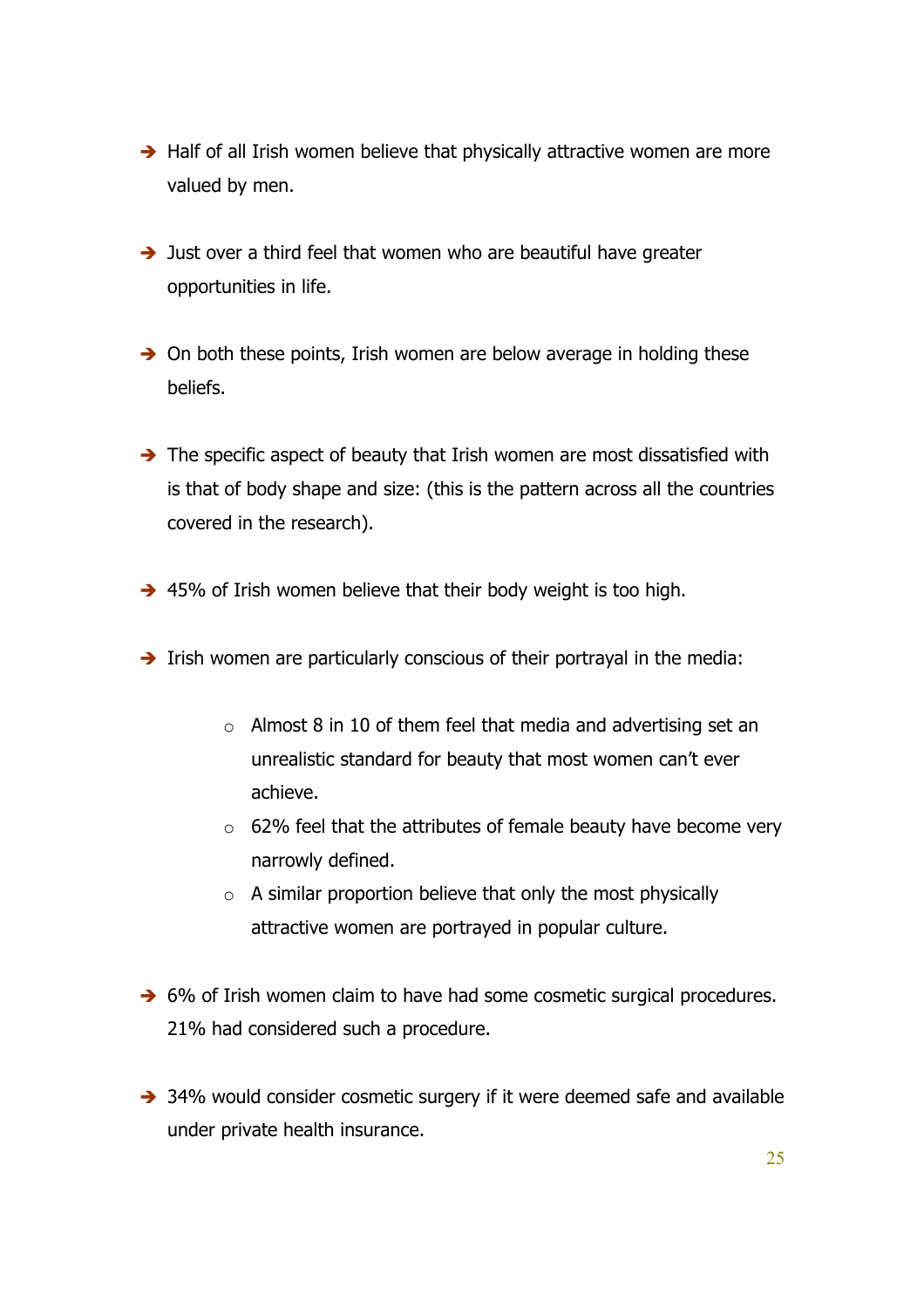- $\rightarrow$  Women, around the world, draw a distinction between beauty and physical attractiveness.
- $\rightarrow$  They see emotional factors (happiness, kindness etc.) as more significant contributors to a sense of beauty than sheer physical aspects.
- $\rightarrow$  Reflecting their view that stereotypes of beauty have been too narrowly defined:-
	- $\circ$  9 in 10 Irish women believe that a woman can be beautiful at any age.
	- o Almost as many believe that every woman has something about her that is beautiful.
	- o 2 out of 3 stress that beauty can be achieved through attitude, spirit and other attributes that have nothing to do with physical appearance.
- $\rightarrow$  8 in 10 Irish women strongly wish that female beauty was portrayed in the media as being more in line with their own sense of beauty (i.e. made up of more than just physical attractiveness.)